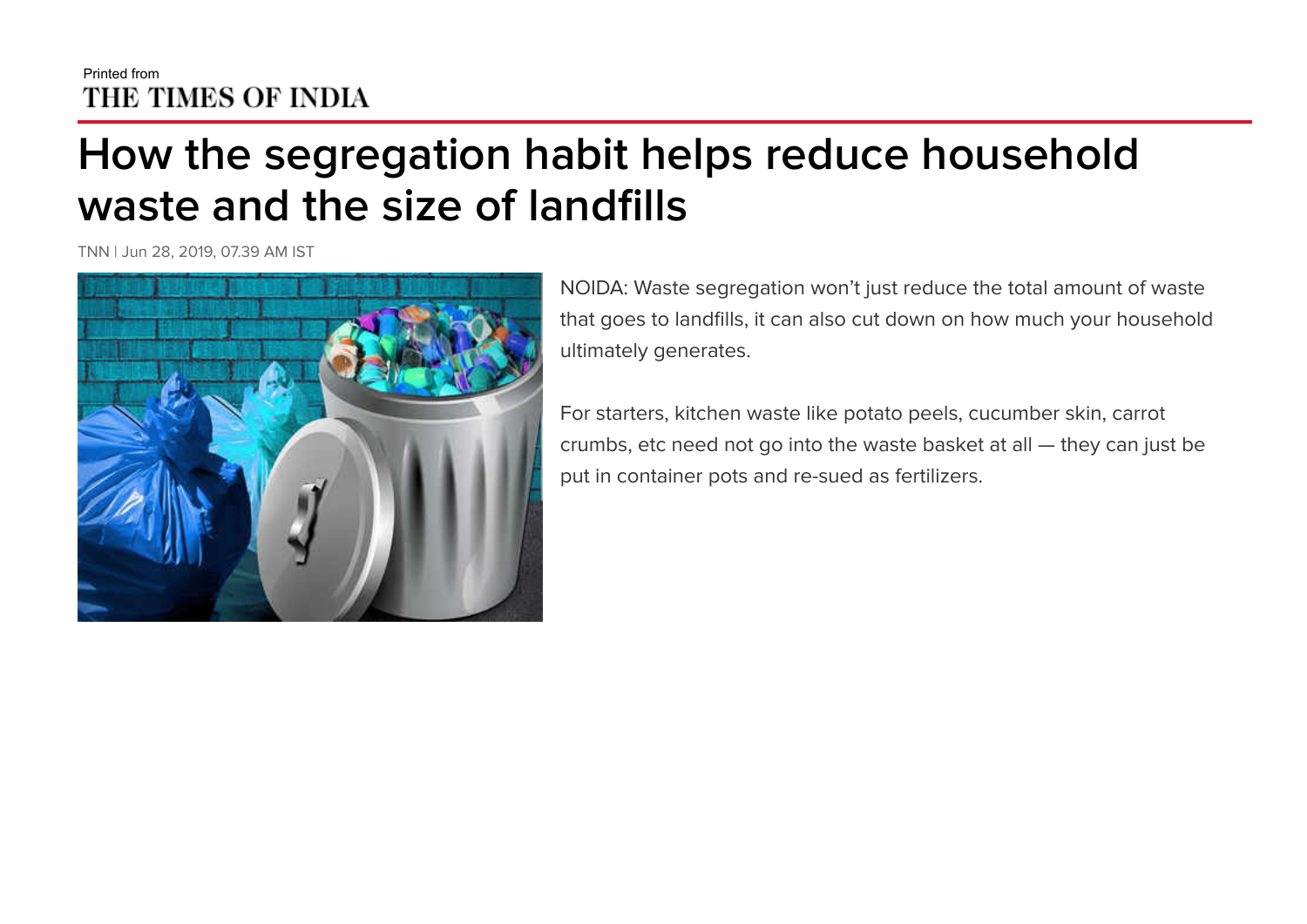

"By taking care of biodegradable waste ourselves, we can roughly reduce 50-60% of household waste. The remaining can be handed over to the waste collector," says Swati Singh Sambyal, programme manager for environmental governance (waste management) at the Centre for Science and Environment.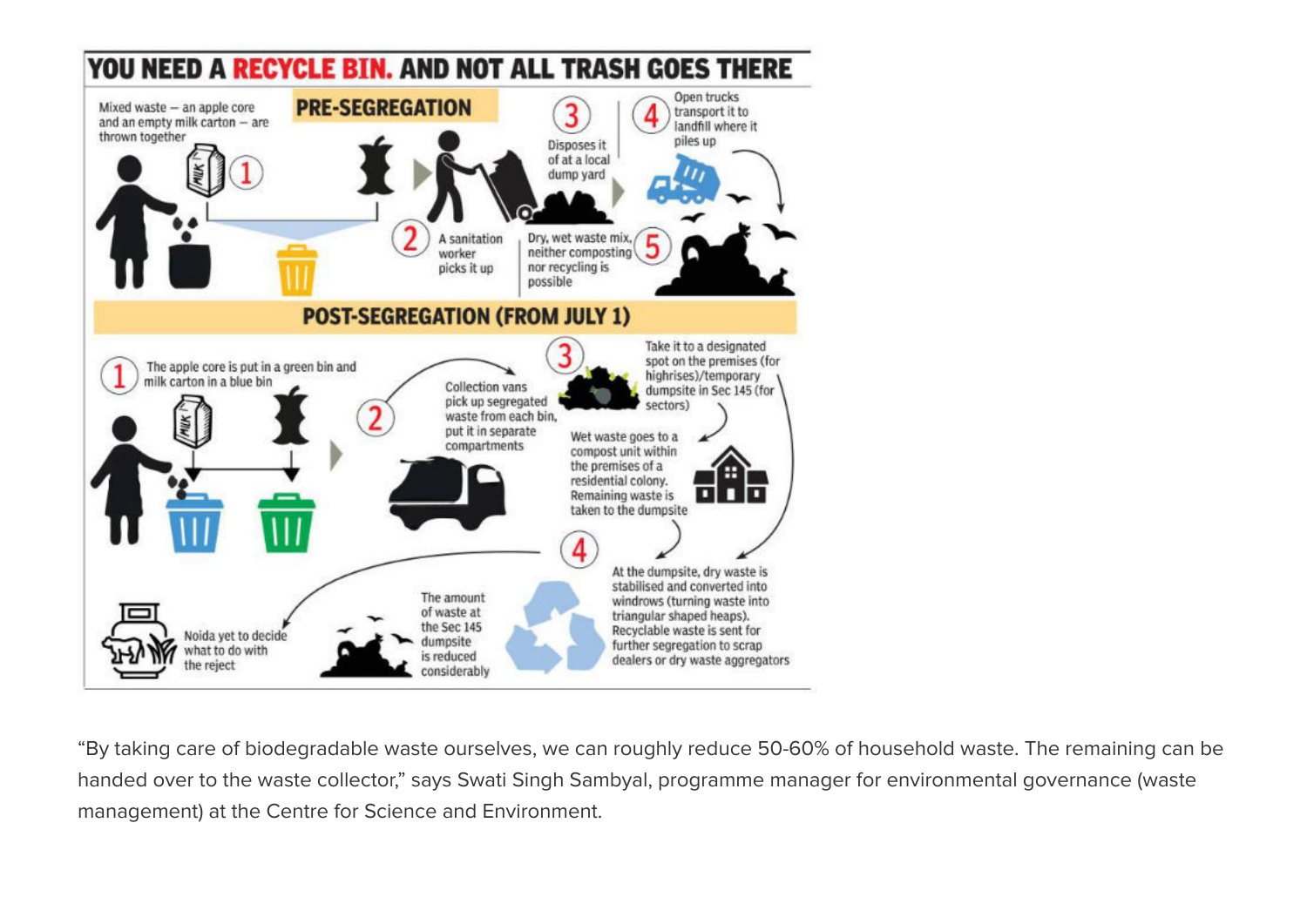Another little homework to get the household waste management process right is to identify what goes into the dry waste bin (blue) and what goes into the wet waste bin (green). This will get you prepared for July 1 when Noida

rolls out its 'segregate-at-source' programme that will see pickup vans collect segregated waste from households in 20 sectors and societies.

Experts also suggest a red bin for domestic hazardous waste such as batteries, nail paints, pesticide/insecticide containers, paint drums, needles, syringes, expired medicines or chemicals, etc, and a fourth for sanitary waste and diapers. But for now, two — green and blue — will do.

The segregation rules are the same for bungalows and housing societies, though the collection and treatment process vary slightly. Housing societies are bulk waste generators according to the solid waste management rules (SWM) 2016, and will need to compost wet waste at source. In a large society that has space, an agency can be engaged for composting in a pit dug within the premises and also by employing machines. If there is no space, a neighbouring green belt could be used. "Out of the 200 apartment complexes in the district, 15 have attained almost 100 % waste segregation while 46 are in a semi-prepared state or preparing," says Rajiva Singh, president of Noida Federation of Apartment Owners Association (NOFAA).

But there are challenges. "Societies built 15 years back didn't plan for in-house composting facilities," says Singh. Besides, the need for children's play areas and parking spaces means societies have a space crunch. "Noida Authority needs to come up with the concept of clusters where societies can jointly incur the operational cost for waste segregation and machinery and the authority can provide infrastructure and land," suggests Singh.

Sambyal maintains more de-centralised methods should be explored. "Waste to energy (WTE) plants are a failed concept. Decentralised waste management is essential and segregation should be ensured," says Sambyal, adding NCR should not repeat the mistake of setting up another plant like the one at Okhla. "Waste in India is mostly organic, since we don't consume as much packaged food as the west. This makes a WTE plant futile here," says Sambyal.